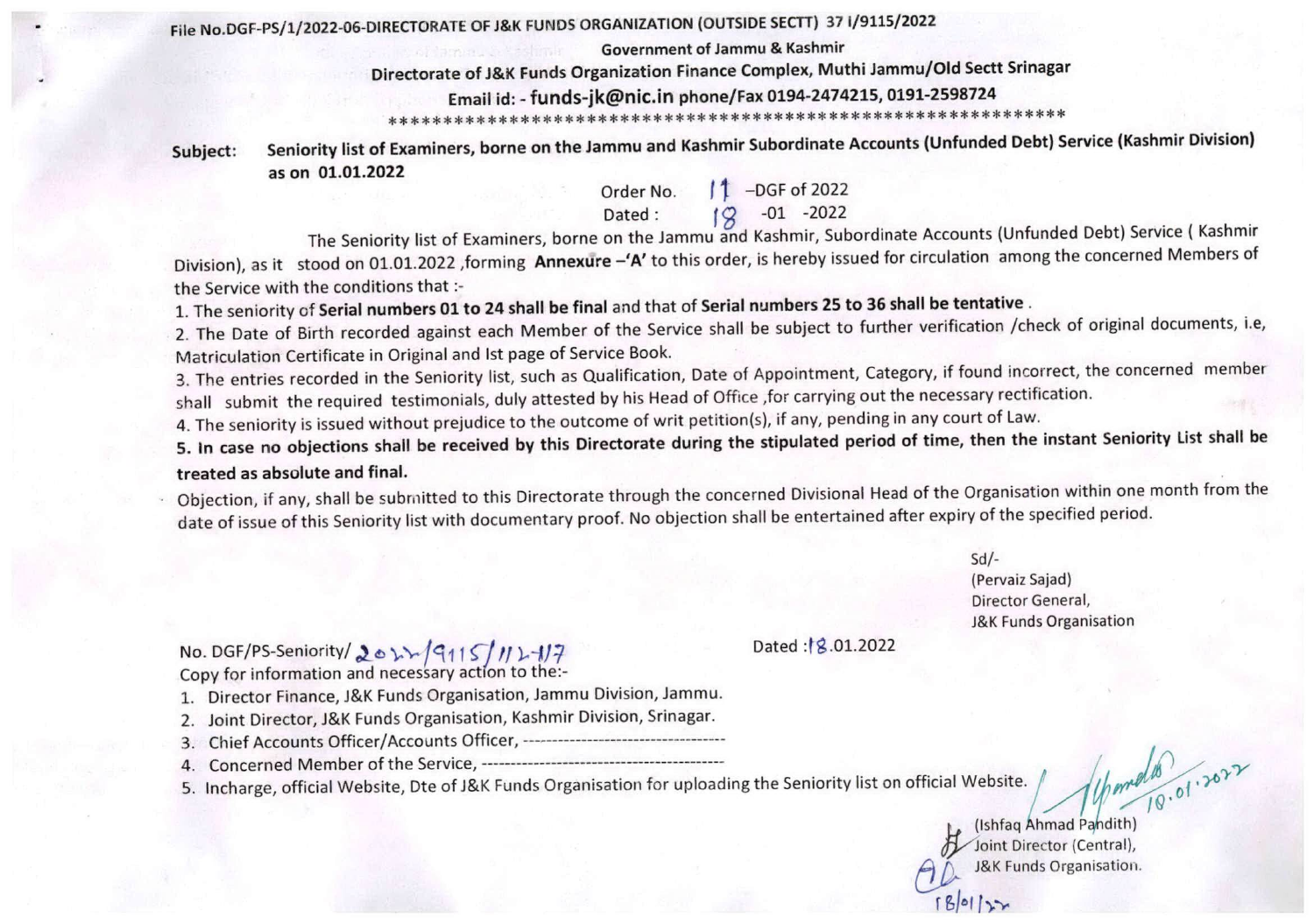ANNEXURE "A" TO ORDER NO:  $| \cdot |$  - DGF of 2022 DATED:  $| \cdot |$  / 01 / 2022

| S.<br><b>No</b> | <b>Name of Examiners</b><br>(Sh./Smt) | <b>Educatio</b><br>nal<br>Qualific<br>ation | Date of<br><b>Birth</b> | Date of<br><b>Appointme</b><br>nt/entry<br>into Govt.<br><b>Service</b> | Date of<br><b>Promotion to</b><br>the present<br>grade | <b>Reserved</b><br>Category, if<br>any | Present place of posting                           |
|-----------------|---------------------------------------|---------------------------------------------|-------------------------|-------------------------------------------------------------------------|--------------------------------------------------------|----------------------------------------|----------------------------------------------------|
| 01              | Mohammad Ishaq<br>Khan                | B.A.                                        | 04.04.1962              | 02/1986                                                                 | 17/05/2017                                             | <b>RBA</b>                             | District Fund Office,<br>Anantnag                  |
| 02              | Gh. Nabi Shiekh                       | B.A.                                        | 20.05.1963              | 02/1986                                                                 | 17/05/2017                                             |                                        | District Fund Office,<br>Baramulla                 |
| 03              | <b>Mohd Ayub</b>                      | <b>Matric</b>                               | 15.05.1966              | 06/1986                                                                 | 01/08/2017                                             | <b>ST</b>                              | <b>District Fund Office,</b><br><b>Kargil</b>      |
| 04              | Mohd Yaqoob Jan                       | <b>PUC</b>                                  | 15.04.1963              | 02/1986                                                                 | 01/08/2017                                             | <b>Social Caste</b>                    | District Fund Office, Shopian                      |
| 05              | Ab.Rahim Dar                          | B.Sc.                                       | 25.02.1962              | 06/1986                                                                 | 01/04/2018                                             | <b>RBA</b>                             | District Fund Office, Srinagar.                    |
| 06              | Gh. Qadir Naikoo                      | Matric                                      | 04.04.1963              | 06/1986                                                                 | 26/09/2019                                             | <b>RBA</b>                             | District Fund Office, Budgam                       |
| 07              | Daizy Misri                           | B.Sc.                                       | 21.03.1963              | 06/1986                                                                 | 26/09/2019                                             |                                        | Provincial GP Fund Police Cell,<br>ZPHQ, Jammu.    |
| 08              | Nazir Ahmad Lone                      | Matric                                      | 12.09.1962              | 06/1986                                                                 | 26/09/2019                                             |                                        | District Fund Office,<br>Bandipora.                |
| 09              | Ravinder Kour                         | Matric                                      | 24.05.1964              | 06/1986                                                                 | 26/09/2019                                             |                                        | GP Fund Move Cell Civil<br>Sectt,                  |
| 10              | Gayur-ul-Iqbal                        | B.A                                         | 30.04.1962              | 06/1986                                                                 | 26/09/2019                                             |                                        | GP Fund Police Move Cell PHQ                       |
| 11              | Gh. Mohd-ud-din Mir                   | <b>B.A.</b>                                 | 06.02.1963              | 06/1986                                                                 | 26/09/2019                                             |                                        | District Fund Office, Kupwara.                     |
| 12              | Darbari Singh                         | Matric                                      | 01.01.1964              | 06/1986                                                                 | 26/09/2019                                             |                                        | District Fund Office, Pulwama.                     |
| 13              | Gh. Ahmad Hajam                       | Matric                                      | 01.04.1962              | 06/1986                                                                 | 26/09/2019                                             | <b>Social Caste</b>                    | District Fund Office, Srinagar.                    |
| 14              | Naseema Akhter                        | Matric                                      | 08.02.1964              | 06/1986                                                                 | 26/09/2019                                             |                                        | Provincial GP Fund Police Cell,<br>ZPHQ, Srinagar. |
| 15              | Manzoor Ahmad<br>Nagami               | B.A                                         | 17.01.1966              | 06/1986                                                                 | 26/09/2019                                             |                                        | District Fund Office,<br>Ganderbal.                |
| 16              | Tamjeed -ul-Hassan                    | <b>TDC</b>                                  | 04.04.1963              | 06/1986                                                                 | 26/09/2019                                             |                                        | District Fund Office, Srinagar.                    |
| 17              | Zubaida Akhter                        | Matric                                      | 01.06.1963              | 06/1986                                                                 | 26/09/2019                                             | <b>RBA</b>                             | District Fund Office,<br>Anantnag.                 |
| 18              | Gulzar Ahmad Khan                     | B.A.                                        | 01.03.1964              | 09/1989                                                                 | 30/07/2020                                             | <b>RBA</b>                             | Provincial GP Fund Police Cell,                    |